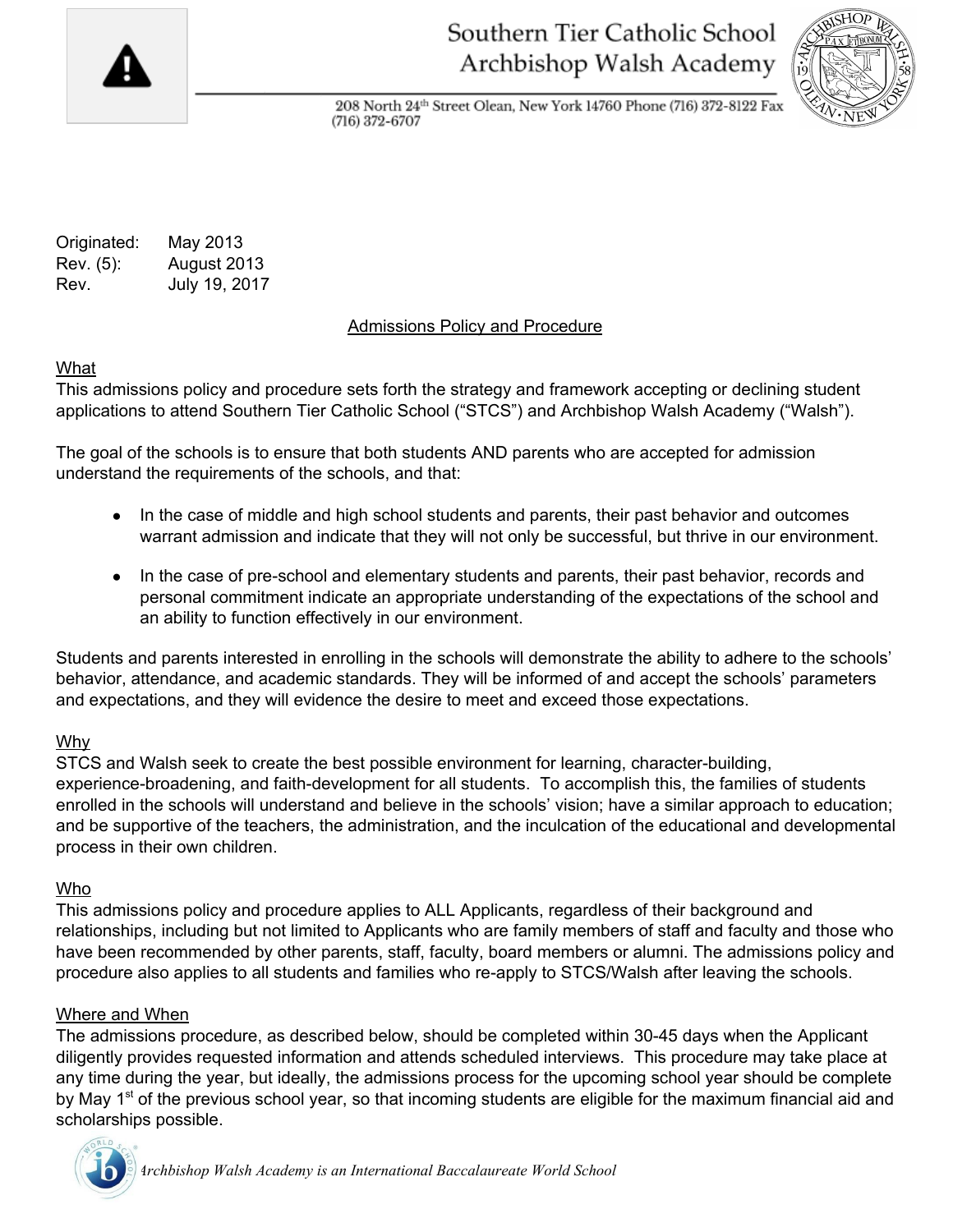#### How

1. Initiation of the admissions procedure:

When students or their parents ("Applicants") express interest in possible admission to STCS/Walsh, they should be directed to the Director of Admissions and Marketing ("Admissions Director") to obtain additional information and begin the admissions procedure. No commitment to any Applicant can be made until the admissions procedure is complete and the Principal and Admissions Director (the "Admissions Team") have decided to admit the Applicant, as follows:

- A. Any Applicant who completes the admissions procedure will be informed of the schools' admissions decision by a formal letter from a member of the Admissions Team.
- B. The Admissions Team will emphasize to every Applicant that the schools cannot make an admissions commitment unless and until the admissions procedure is complete and the Admission Team has decided to admit the Applicant.
- C. STCS/Walsh faculty, staff, board members, and parents of current students should be cautioned to avoid creating the misimpression that admission is guaranteed when they speak with prospective Applicants.
- 2. Step One -- The application:

All Applicants will complete a written application, provide the requested records, and provide authorizations to obtain school records. Applicants seeking admission to grades 8-12 will also provide a 500-word writing sample. Determining whether the schools can meet the needs of a particular Applicant is a challenging process, and additional information is sometimes needed, including but not limited to letters of recommendation, MAP testing, and follow-up interviews. Applicants will be notified of the need for additional information.

3. Step Two -- The initial review:

Once the completed application and all requested records have been received, the Admissions Team shall review the application, records, and other available information and categorize Applicants as follows:

- A. Applicants with good applications, records, and history indicating no problem areas shall be contacted to schedule Applicant and parent interviews. Applicant and parent interviews are required; applicants may never be admitted based on written records alone.
- B. Applicants with poor applications, records, and/or history indicating that the Applicant has demonstrated weakness or unacceptable behavior inconsistent with the expectations of STCS/Walsh, in areas including but not limited to attendance, tardiness, respect for authority, respect for others, and academic diligence, may, at the discretion of the Admissions Team: 1)Be contacted to schedule Applicant and parent interviews; or

2)Be contacted to request additional information; or

- 3)Be notified in writing that the Applicant's application has been denied.
- 4. Step Three Applicant and parent interviews:

Applicants and parents will be interviewed by at least two school representatives, as follows:

- A. Montessori Applicants and their parents will be interviewed by both members of the Admissions Team or by one member of the Admissions Team plus a Montessori faculty member. Parents will be asked: (1) whether they plan to send their children to STCS; and (2) whether they plan to enroll their children for full- or part-time Montessori. Applicants whose parents plan to send them to STCS will be given preference over those who will not attend STCS. Applicants for full-time placements will be given preference over Applicants for part-time placements.
- B. K-12 Applicants and their parents will be interviewed by both members of the Admissions Team or by one member of the Admissions Team plus a K-12 faculty member, the guidance

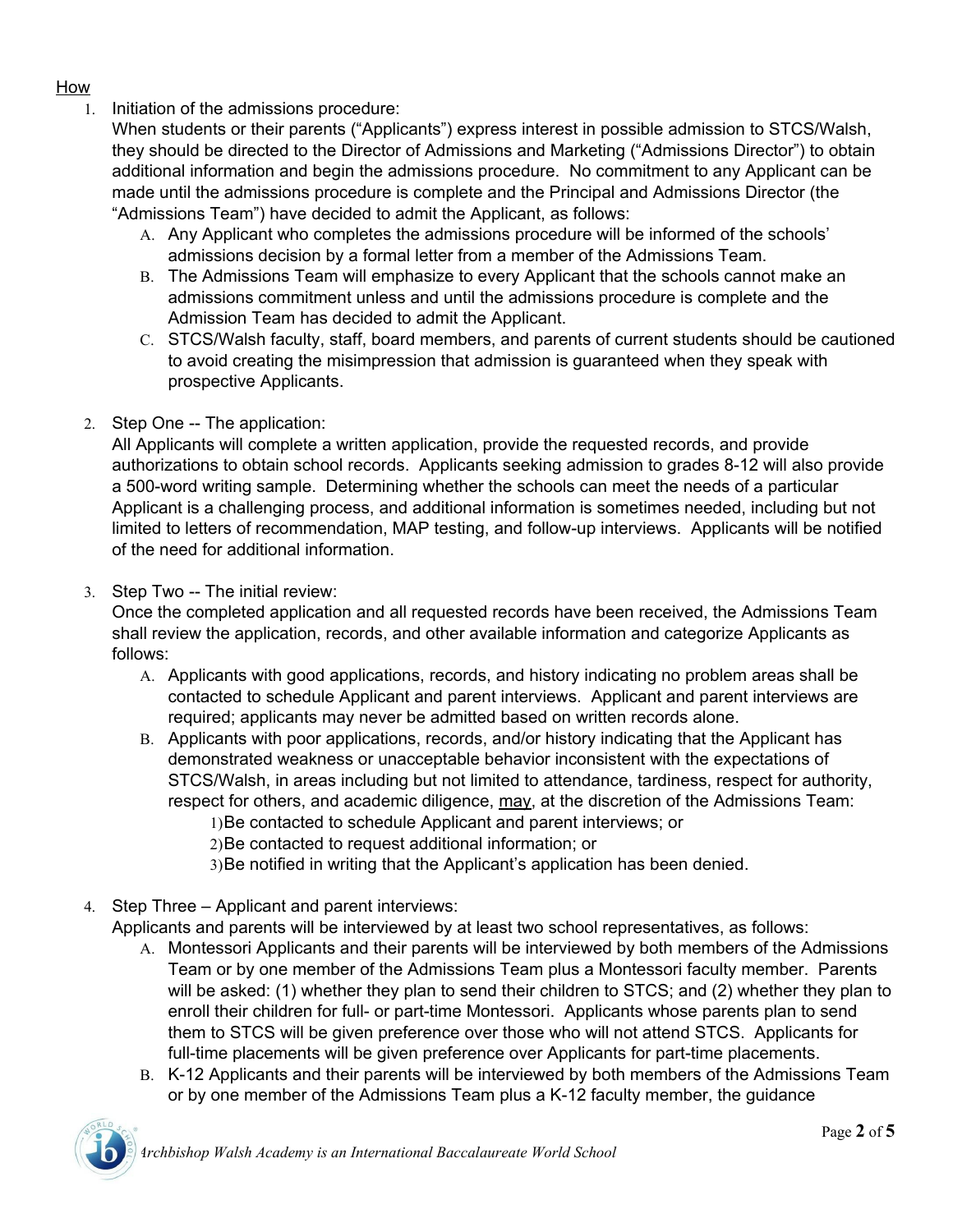counselor, or the college admissions director. Parents will be asked whether they intend to send their children to STCS/Walsh through completion of 12<sup>th</sup> grade. Applicants whose parents plan to send them to STCS/Walsh through completion of 12<sup>th</sup> grade will be given preference over those who will not remain at STCS/Walsh. Students looking to enroll in 11th or 12th grade will also be provided with information on the International Baccalaureate Degree Programme, as it is the required curriculum for those grades.

- 5. Step Five -- Interviewers' feedback:
	- Each interviewer will complete an "Admissions Interview Form" for each Applicant interviewed.
		- A. When multiple children from a single family are Applicants, a separate Admissions Interview Form should be completed for each child.
		- B. The Admissions Director will complete the portion of the form setting forth the Applicant's name, parents' names, home school district, and applicable grade.
		- C. The interviewer will provide observations about the Applicant's and parents' commitment to STCS/Walsh from admissions through graduation, as well as the Applicant's and parents' general level of interest, understanding, acceptance of, and ability to adhere to STCS/Walsh programs and school expectations. The interviewer will then make a recommendation on admission and submit the form to the Admissions Director.
- 6. Step Six Admissions Decisions:
	- A. When available information consistently shows that an Applicant has the ability to adhere to STCS/Walsh standards: The Admissions Director will examine an Applicant's application, documentation, school records, writing samples when applicable, Admissions Interview Forms, and other information requested on a case-by-case basis. If the Admissions Director determines that Applicant consistently demonstrates the ability to adhere to the schools' behavior, attendance, and academic standards, the Admissions Director may make a recommendation for admission, subject to the approval of the Principal. If the Principal approves the Applicant's admission, the Applicant can begin the financial aid and scholarship procedure.
	- B. When available information consistently shows that an Applicant does not have the ability and/or desire to adhere to STCS/Walsh standards: If the Admissions Director determines that Applicant consistently demonstrates a lack of the ability or desire to adhere to the schools' behavior, attendance, and academic standards, the Admissions Director may recommend denying the Applicant's application for admission, subject to the approval of the Principal. If the Principal approves the denial of an Applicant's application for admission, the Admission Director or Principal shall advise the Application in writing.
	- C. When available information regarding an Applicant's ability to adhere to STCS/Walsh standards is inconsistent: If conflicts exist between the written documentation about an Applicant, the Interviewers' observations and recommendations, and any other sources of information, additional reference checks will be conducted, including but not limited to the Applicant's former teacher(s), coaches, and/or extracurricular advisors, and/or faculty from the Applicant's prior school who have interacted with both the Applicant and the parents. Notes regarding these reference checks should be maintained for further review by the Admissions Team. Once references have been checked, a recommendation will be made by the Admissions Director, subject to the approval of the Principal.

## 7. Appeal Process

Any applicant or parent who wishes to contest an admissions decision should be advised to mail a letter of appeal to the STCS/Walsh office, c/o School Secretary, 208 N. 24<sup>th</sup> St., Olean, NY 14760.

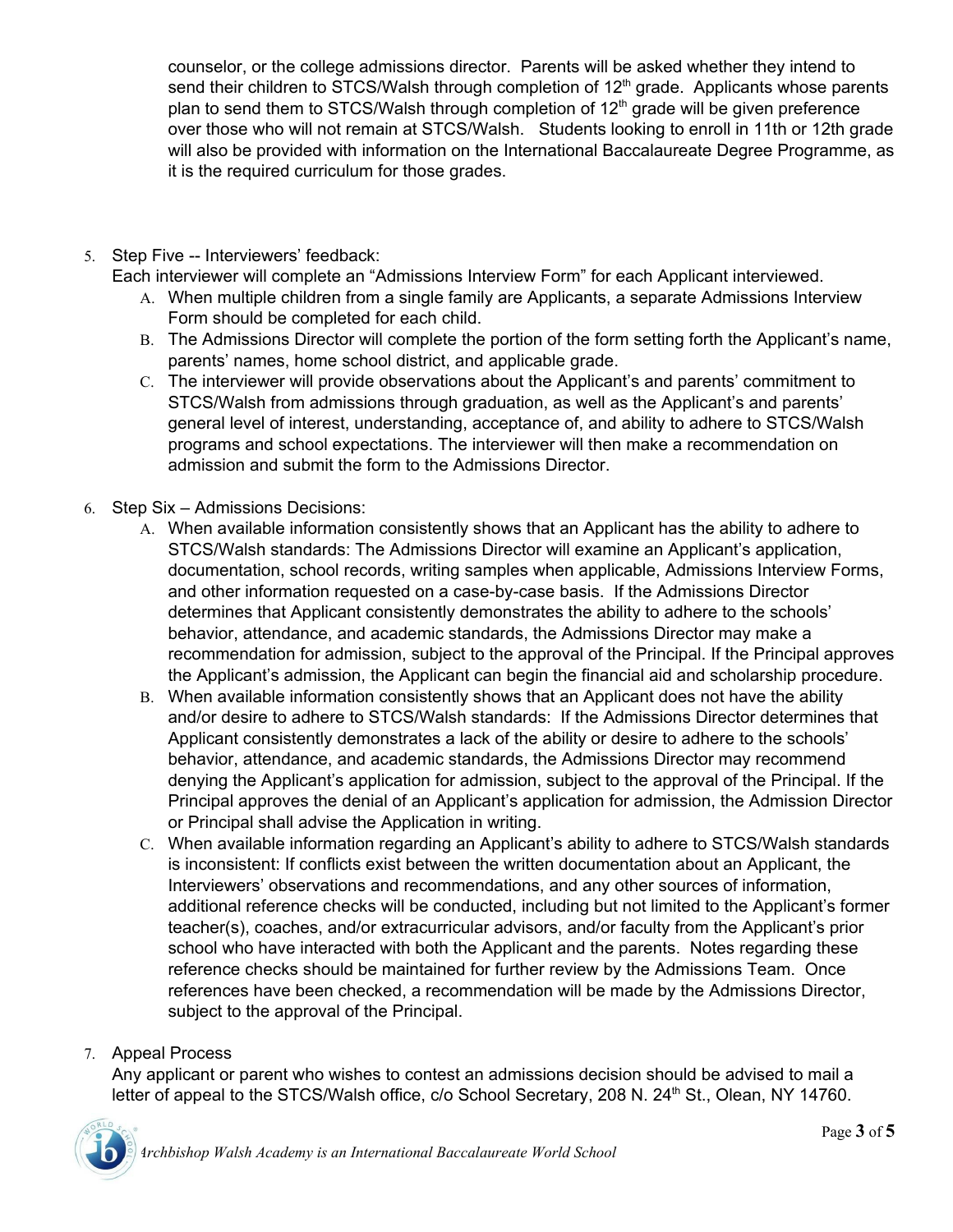Copies of the letter of appeal shall be provided by the school to the Chairpersons of the Education Committee and Student Life Committee, who shall convene a meeting with appropriate participants to review the available information regarding the Applicant, obtain additional information or conduct additional inquiries if necessary, and make a final determination, which shall be communicated to the Applicant in writing.

| <b>Admission Interview Form</b>                              |
|--------------------------------------------------------------|
| Interviewer's Name                                           |
| Date of Interview(s)                                         |
| <b>Student Section</b>                                       |
|                                                              |
|                                                              |
| Expected Grade Level at time of entry<br>Current Grade Level |
| Student Interest in STCS and Walsh<br>Long term?             |
| High<br>Average<br>Low                                       |
| Student Understanding of School's Expectations               |
| Acceptable<br>Uncertain                                      |
| <b>Parent Section</b>                                        |
| Name of Parent (s) of Student                                |
| Parent Interest in STCS and Walsh                            |
| Long term?                                                   |
| High<br>Average<br>Low                                       |
| Parent(s) Understanding of School's Expectations             |
| Acceptable<br>Uncertain                                      |
| Intensieuer Commonte                                         |